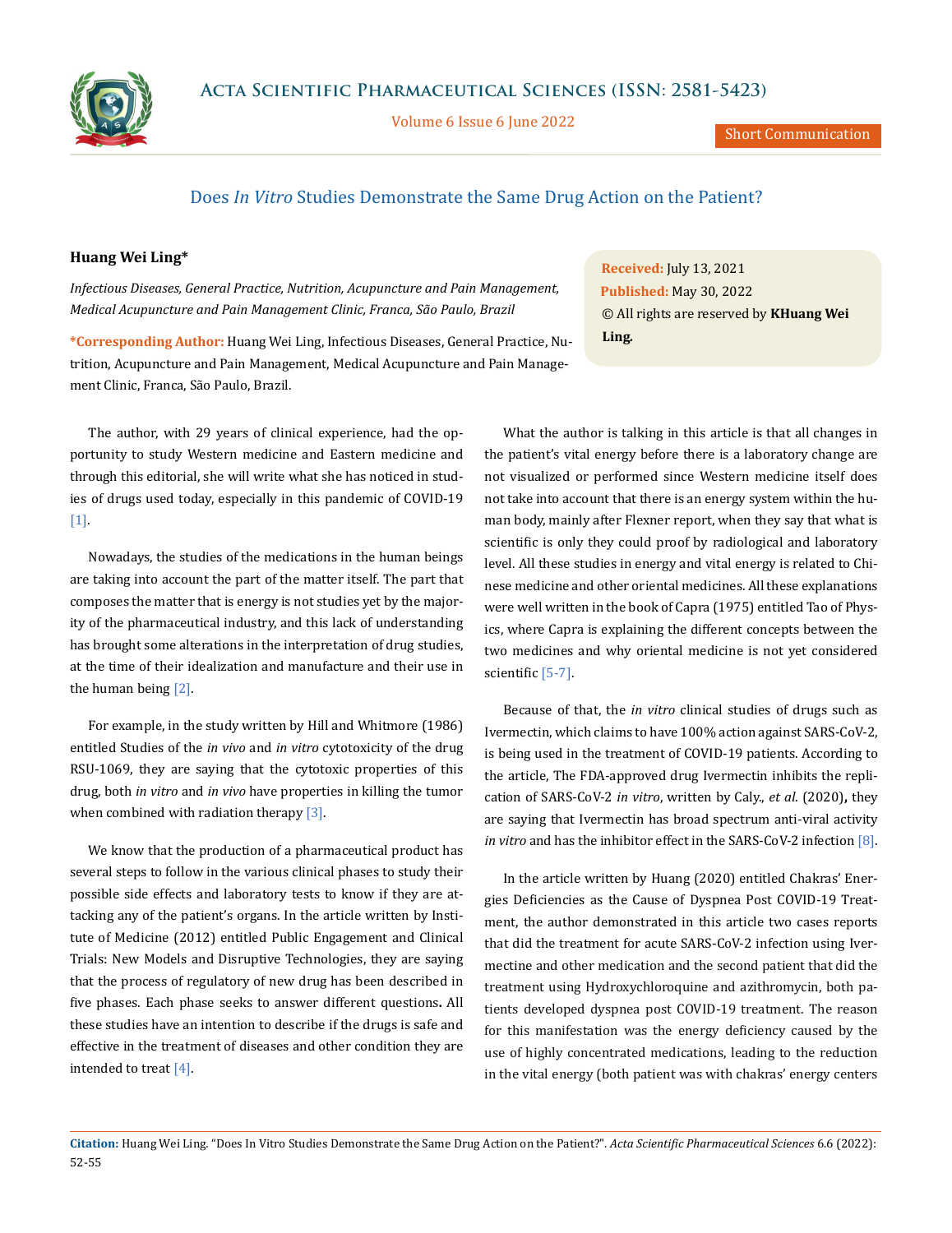reduced in energy, demonstrated in the article, where the author measured the chakras' energy centers of both patients, the first patient did the energy measurement in the first two months prior to the infection and the second, at the moment of the consultation, 40 days after the acute infection [9].

In the case of any drug in high concentrations, there is a significant drop in the patient's vital energy that normally cannot be evaluated by laboratory tests and this alteration is very well explained by the Arndt Shultz Law [10].

In this law, created by two German researchers in 1888 , says that the use of highly concentrated drugs reduce the vital energy and the use of highly diluted drugs increases this energy  $[10]$ .

Vital energy is the force that gives life to human beings, essential for the process of vision, hearing, smell, communication and for all the functions of all cells, glands and systems present in human beings [11,12].

Because of this, we know that the individual is losing energy with the aging process itself when he starts not to see well, worsens in hearing and, for example, when wrinkles and gray hair appear and also decreases in sexual function and reproduction, all these are occurring due to the fall of this vital energy, that is responsible for all the organs that are commanded by them  $[13]$ .

Returning to the example of Ivermectin, it is *in vitro* studies are very favorable in the treatment of COVID-19, but in a study carried out by the author between 2015 and 2020, she performed the measurement of the chakras' energy centers of 1000 patients and, evaluating 409 records of those patients who underwent these exams, she concluded that 90% of their patients had no energy in any chakras' energy centers that corresponds to the five elements in traditional Chinese medicine , or five massive organs such as Liver, Heart, Spleen, Lung and Kidney [14].

Each organ is responsible for maintaining the production of Yin, Yang, Qi and Blood that are the energies responsible for the health of the individual and the decrease on one or a combination of these energy can lead to beginning the formation of diseases, in the energy point of view, reducing the vital energy or prana in Ayurvedic medicine. Yin and Yang is produced by the Kidney (second chakra), Blood is produced by the Spleen (fifth chakra) and the flow inside the vessels is controlled by the Heart. Qi is an energy that it is normal when there is Yin, Yang and Blood in adequate amount and it is distributed by the Liver (first chakra) and by the Lung (fourth chakra) [15-17].

The study that the author did in Brazil can be a sample of what may be happening in every country in the world throughout almost the entire world's population. Because this energy deficiency is caused by the pollution between the earth and sky (that are the electromagnetic waves) and are affecting all human being nowadays, as reported by Huang (2021) in the article entitled Energy Alterations and Chakras' Energy Deficiencies and Propensity to SARS-CoV-2 Infection [14].

Therefore, a drug that is said to be 100% effective for the treatment of SARS-CoV-2, can have other consequences in humans when ingested by the patient, in the energy point of view, that is not seeing by the naked eyes, because it is considered highly concentrated drug. Therefore, it will cause a drop in vital energy. This energy is already low in almost all patients nowadays (before taking Ivermectin) and demonstrated in the article wrote by Huang entitled Chakras' Energies Deficiencies as the Cause of Dyspnea Post COVID-19 Treatment [9,14].

In this article, the author demonstrates that one patients who had dyspnea after COVID-19 acute infection treatment, were medicated with Ivermectin and Ebastel in the acute phase of this infection (did not present dyspnea in this acute phase). The patient went on to have dyspnea only after the acute phase of the diseases infection. The symptom of dyspnea was due to the use of the highly concentrated drug (Ivermectin and Ebastel) due to the drop in vital energy that these drugs caused in this patients, mainly in the loss of energy in the Kidney (second chakra), leading to the blockage of energy transmission from the Lung to the Kidney. This problem in the transmission of energy were published in the article written by Huang (2021) Energy Alterations and Chakras' Energy Deficiencies and Propensity to SARS-CoV-2 Infection and in another article written by the author (2020) Chakras' Energies Deficiencies as the Cause of Dyspnea Post COVID-19 Treatment [9,14,18].

In another articles written by Huang (2021) entitled Chakras' Energy Deficiencies as the Cause of Fatigue Post SARS-CoV-2 Infection Patients Treatment, the author also reports on a patient being treated for an acute infection by SARS-COV 2 and who used antibiotics and corticosteroids in this treatment (Azithromycin, Hy-

**Citation:** Huang Wei Ling*.* "Does In Vitro Studies Demonstrate the Same Drug Action on the Patient?". *Acta Scientific Pharmaceutical Sciences* 6.6 (2022): 52-55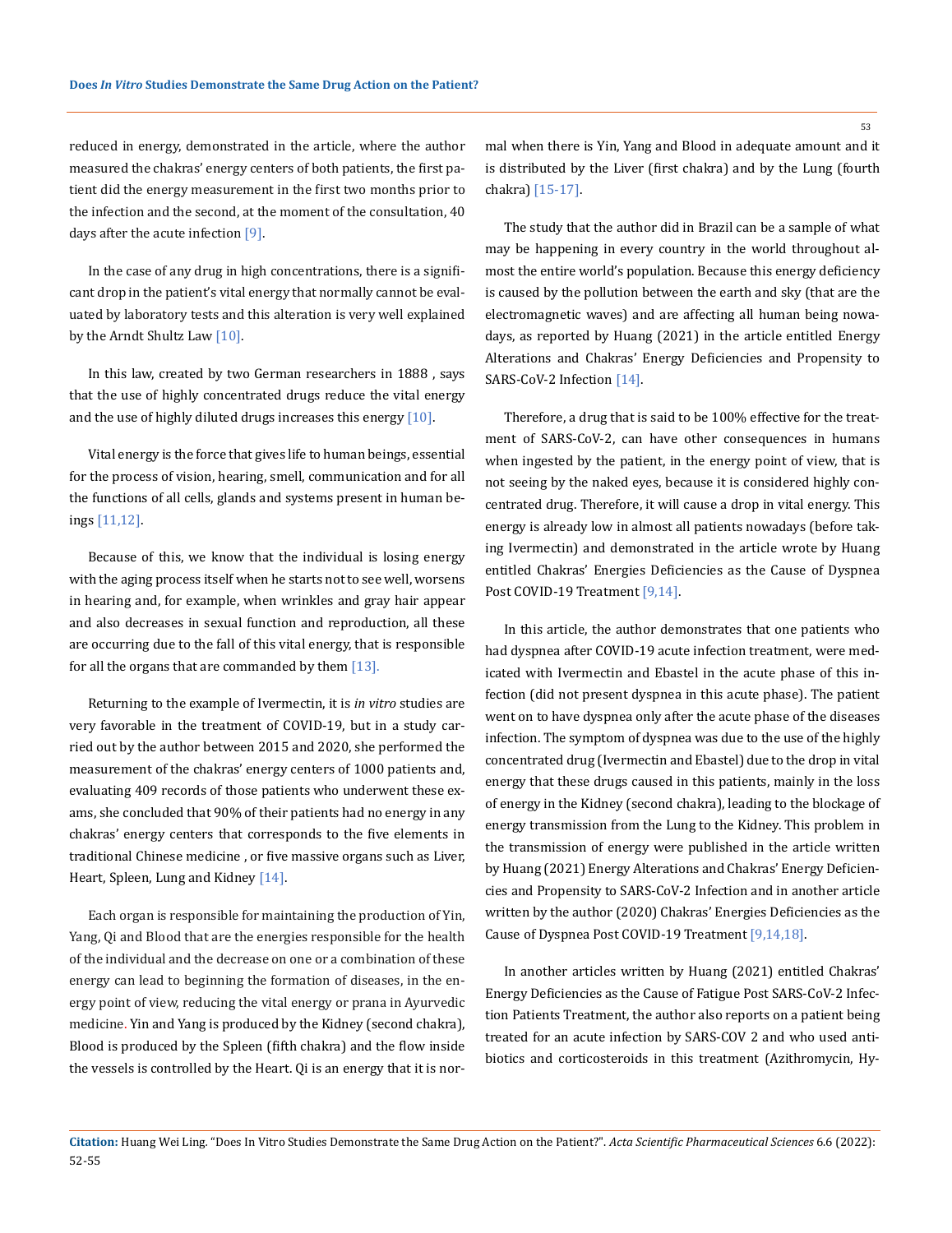droxychloroquine and corticosteroids) and who presented a very important fatigue symptoms after the acute phase of infection ( after 18 days of the onset of the infection by SARS-CoV-2), after these drug treatments. This specific patient was a dentist and had comorbidities such as Berget diseases, hypertension, prostate cancer in 2015, and did the chakras' energy centers measurement in 2018 that review that his chakras' energy centers were completely lack of energy (rated in one), with the exception of the seventh chakra, that was considered normal (rated in eight) [9].

The symptoms of dyspnea and fatigue in all these patients that received highly concentrated medications to treat COVID-19 , were corrected and promptly treated only with energy replenishment for the five massive organs ( Liver, heart, Spleen, Lung, Kidney) according to Chinese medicine reasoning, through the use of highly diluted medications such as homeopathy through the theory developed by Huang (2020) whose title is Constitutional Homeopathy of the Five Elements Based on Traditional Chinese Medicine. In these patients, the author already knew before the infection that these patients already had energy deficiencies of these five massive organs and demonstrated in the articles written by Huang (2020) entitled Chakras' Energies Deficiencies as the Cause of Dyspnea Post COVID-19 Treatment and in other article written by her (2021) entitled Chakras' Energy Deficiencies as the Cause of Fatigue Post SARS-CoV-2 Infection Patients Treatment [9,14,19,20].

In the article written by Huang (2021) entitled Energy Alterations and Chakras' Energy Deficiencies and Propensity to SARS-CoV-2 Infection, she reported that the same patients with the same diagnoses in Western medicine as diabetes, depression, obesity, knee pain, back pain, etc. if grouped together to do drug studies are still considered different according to Chinese medicine because the same diagnosis in Western medicine does not mean that they are or belong to the same group. These patients can still be different because they can have different energy patterns in the root of the tree that can lead to the same diagnosis in Western medicine. And the same energy alterations can lead to different diagnosis in Western medicine's also. These theories in traditional Chinese medicine were very well explained in the book written by Bing and Zhen (1996) entitled Essentials of Traditional Chinese Medicine [13,14].

Therefore, to conclude this article, the author would like to say that the positive results *in vitro* studies do not mean that the drug will be effective in humans, because the changes in energy that these drugs can causes in the vital energy of the patients. Even though it is considered effective in "*in vitro*" studies for the treatment of the pathology, can lead to others side effects, not considered nowadays in these studies, such as lowering the vital energy (according to Arndt Shultz Law) and producing many propensity for the formation of other diseases in the future such as diabetes, hypertension, myocardial infarction, cancer, among many other complications such as sexual impotence, Alzheimer, Dementia among many other side effects, if taken chronically [16,21-24].

As Hippocrates, father of medicine says, that we should treat the patient and not the disease. According to him, the disease is a natural process and the symptoms and signs of the diseases are natural reactions of the body to the process and the physician needs to help the patient to overcome the metabolic imbalances and restore the harmony and health of the individual. These thoughts are used by the author in many of the articles she wrote (2021) such as in the article entitled What Do All Autoimmune Diseases Have in Common? [25].

For this reason, the author is showing the necessity of studying the energy alterations in the patients and not the drug itself and the importance of studying the kinds of populations that we have nowadays because, depending on the type of population that we have nowadays, we will know the type of medication that we could use, even the drug studied has good response *in vitro*. This study was presented by the author in the  $9<sup>TH</sup>$  Webinar On Healthcare – Health Economics and Policy. February 09, 2021 London UK [26].

## **Bibliography**

- 1. Ling HW. "What have behind in all kinds of infections that we need to know?" *Journal of Investigative Oncology* 1.1 (2021): 18-21.
- 2. [Huang WL. "Why Medications Used Nowadays are Harmful to](https://doi.org/10.22259/%202638-4736.0401002) Our Health?" *[Archives of Anesthesiology](https://doi.org/10.22259/%202638-4736.0401002)* 4.1 (2021).
- 3. Hill R., *et al*[. "Studies of the in vivo and in vitro cytotoxicity](https://pubmed.ncbi.nlm.nih.gov/3755053/) of the drug RSU-1069". *[British Journal of Cancer](https://pubmed.ncbi.nlm.nih.gov/3755053/)* 53.6 (1986): [743-751.](https://pubmed.ncbi.nlm.nih.gov/3755053/)
- 4. Institute of Medicine (US). Public Engagement and Clinical Trials: New Models and Disruptive Technologies. Washington (DC): National Academies Press (US). The National Academies Collection: Reports funded by National Institutes of Health (2012).
- 5. Capra Fritjof. The Tao Of Physics : an Exploration of the Parallels between Modern Physics and Eastern Mysticism. Berkeley: [New York] :Shambhala ; distributed in the U.S. by Random House (1975).

54

**Citation:** Huang Wei Ling*.* "Does In Vitro Studies Demonstrate the Same Drug Action on the Patient?". *Acta Scientific Pharmaceutical Sciences* 6.6 (2022): 52-55.